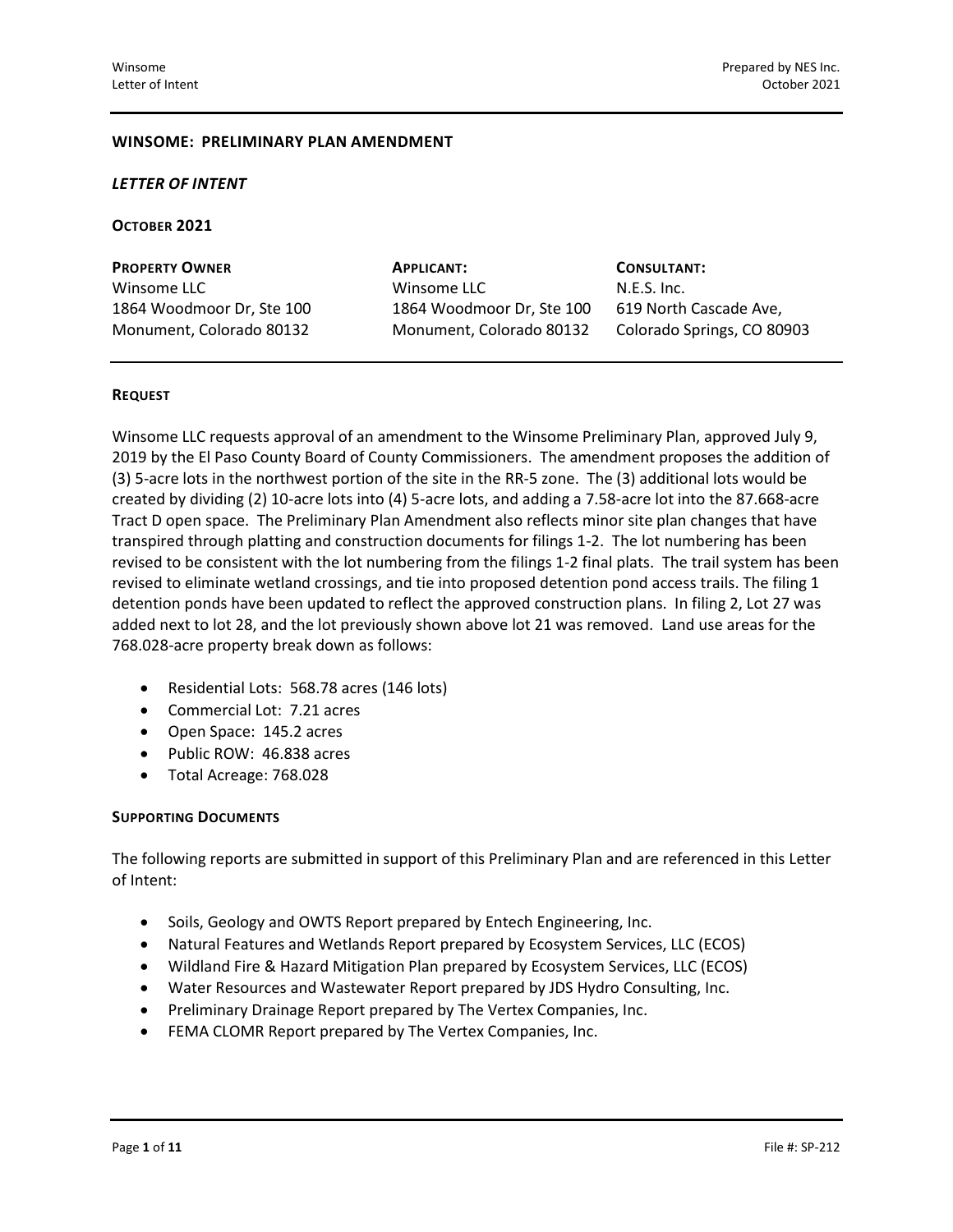#### **APPROVED SITE PLAN**



### **AMENDED SITE PLAN**



*\*Added lots highlighted in yellow.*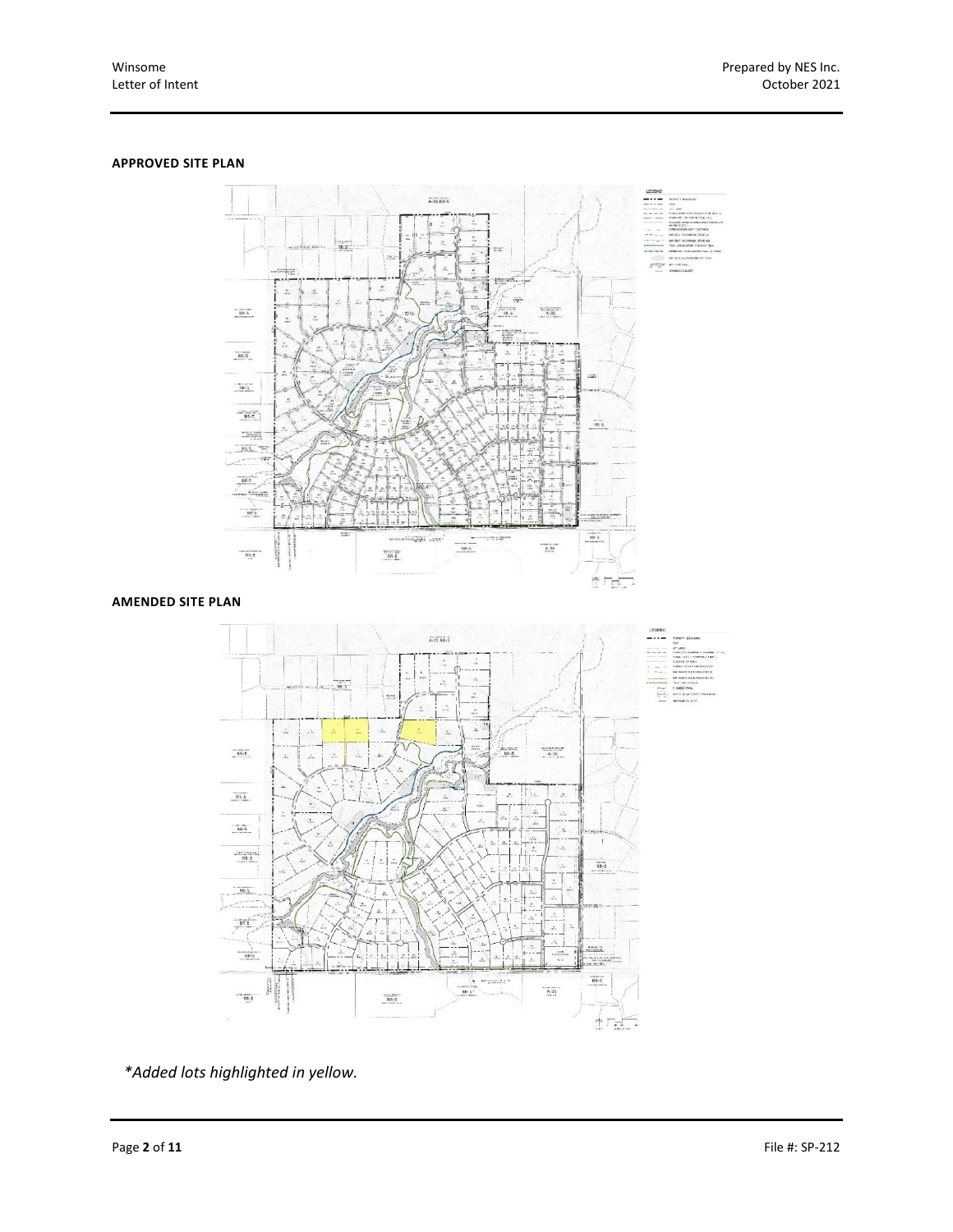### **Open Space and Trails**

This amendment proposes the overall reduction of 6.23 acres of open space. With that reduction, 144.77-acres of the property, almost 19%, will remain as open space to preserve the natural resource of the West Kiowa Creek and its associated floodplain and wetlands and to preserve existing vegetation. This open space will also provide recreational opportunities for the residents of the proposed subdivision and surrounding neighborhoods. A network of looping trails is proposed through the open spaces, connecting with the internal rural local roads to provide multiple access points. The open space and trails will be owned and maintained by the proposed Metropolitan District (via easements where on residential lots). Discussions with Parks Department staff has indicated that there is no desire for a County regional trail on this property, as it is not identified in the Parks Master Plan.

### **Drainage**

The Preliminary Drainage Report prepared by Vertex analyses the existing drainage characteristics of the site and any required improvements. The proposed Winsome Subdivision is part of the West Kiowa Creek Drainage Basin with Kiowa Creek flowing from the southwest to the northeast across the property. Proposed drainage infrastructure includes road side ditches, culverts to convey stormwater under roads, swales, and six full spectrum detention ponds. All the detention ponds outfall the detained water into West Kiowa Creek at controlled rates. The proposed ponds are designed to reduce peak stormwater flow rates, down below historic rates before leaving the site. With the proposed drainage system, stormwater will be controlled and drainage will not have an impact on properties downstream from this development. The amended site plan shows additional stormwater ponds that were added with the filing 1 and 2 construction documents.

In the upper reaches of the property, individual lot owners will be responsible for maintaining proper stormwater drainage in and through their property. In lower reaches, public drainage easements are shown, which will be maintained by the Metropolitan District. Structures, fences, materials or landscaping that could impede the flow of runoff will not be permitted in the drainage easements.

### **Utilities**

Water: The Water Resources and Wastewater Report prepared by JDS Hydro indicates that water service will be provided by individual domestic wells on the residential lots and by a commercial well on the commercial lot. The wells will be drilled into the Dawson Aquifer. The proposed development as amended will generate an annual demand of approximately 92.60 acre-feet, for which there is sufficient capacity in the Dawson aquifer. Replacement water required to augment depletions from the Dawson aquifer will be available through return flows from the OWTS septic fields. McCune Ranch also has water rights in the Denver, Arapahoe and Laramie-Fox aquifers, but this development is not relying on this water as most of these rights have been sold to Sterling Ranch Metropolitan District for municipal water. Water quality testing of the Dawson Aquifer wells has been completed and is addressed in the Water Resources and Wastewater Report. *The Applicant requests that the finding of sufficiency for water quantity, dependability and quality be approved with this Preliminary Plan Amendment.*

Wastewater: Wastewater service will be provided by onsite wastewater treatment systems (OWTS). Entech's OWTS Report concludes that the property is generally suitable for OWTS and that contamination of surface and subsurface water sources should not occur provided the systems are installed according to El Paso County and State guidelines. The Report identifies areas that are not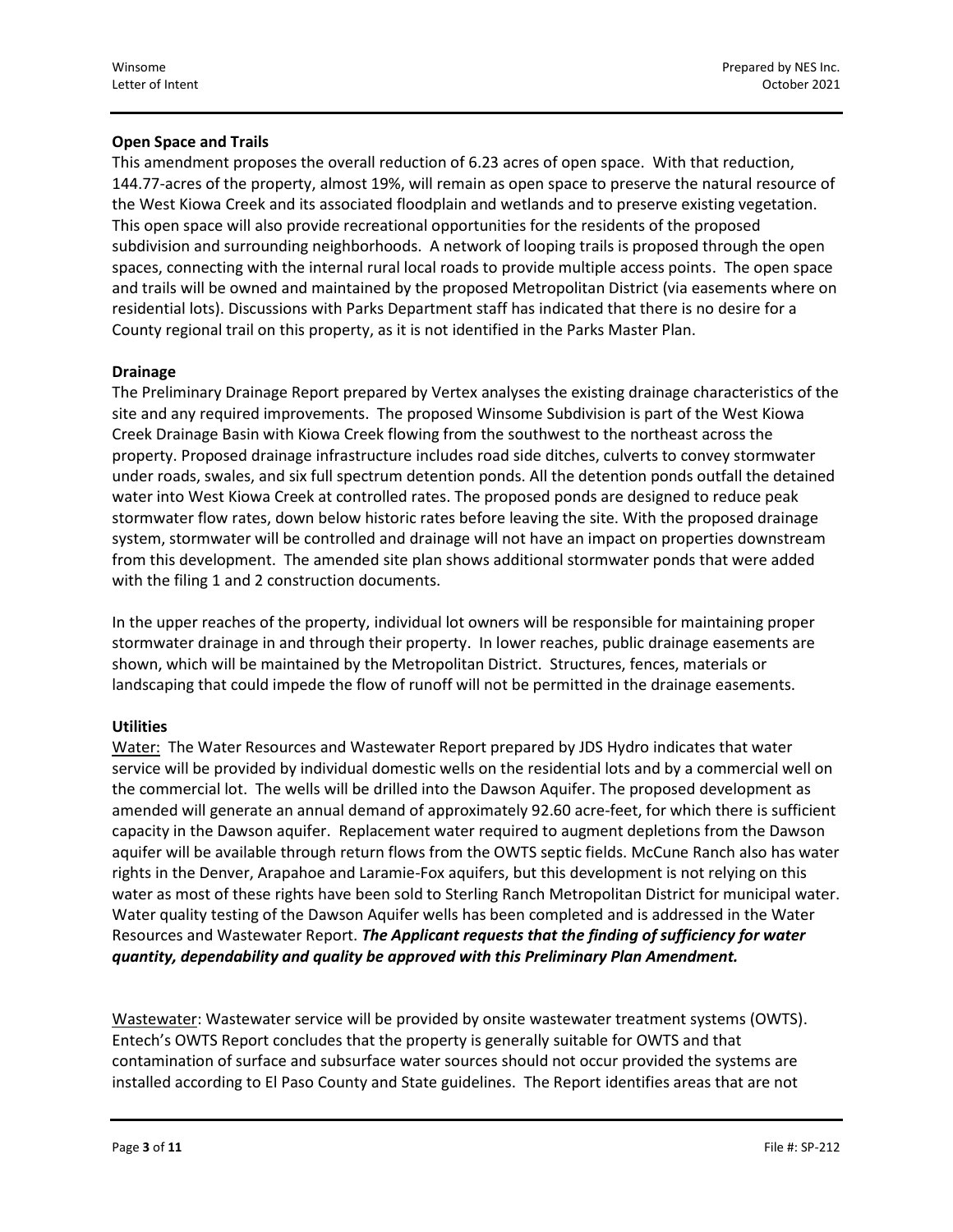suitable for OWTS. Some lots are impacted but still have sufficient space for OWTS due to the size of the lot. The report recommends individual soils investigations for septic systems prior to construction and that location of OWTS must ensure that well sites are a minimum of 100 feet from the OWTS absorption fields. Further detailed analysis of OWTS locations will be undertaken with the Final Plat.

Gas: Gas Service will be provided by Black Hills Energy and a Will Serve letter is provided.

Electric: Electric Service will be provided by Mountain View Electric Association and a Will Serve letter is provided.

#### **Natural Features**

The topography of the property is characterized by rolling hills and valleys with deep ravines drainage to the creek. The West Kiowa Creek, its associated floodplain and wetlands and ravines, is the principal natural feature on the property. In some instances, the wetlands and tails of the ravines are within lots and in these situations the areas are to be protected by "no build" easements. The general extent of these are identified on the Preliminary Plan but detailed evaluation and plotting will take place with the Final Plats.

#### **Vegetation**

The majority of the site is vegetated by short grass prairie, with wetlands alongside the creek and Ponderosa Pine in the northwest corner and along the southern property line. The area southeast of the creek has been heavily grazed, which has degraded the vegetation and allowed the establishment of invasive weeds. The eastern part of the site has been plowed in the past. The ECOS Natural Features and Wetlands Report notes that there will be little impact on vegetation due to the large lot format of the development and the extensive area protected as open space. There is the potential to improve the vegetation with the proposed noxious weed management plan and native plant restoration outlined in the ECOS Natural Features Report.

#### **Noxious Weeds**

The noxious weeds on the site are mainly contained with the proposed open space areas. ECOS have provided a noxious weed management plan within the Natural Features Report, which recommends weed control prior to and during construction to eliminate existing weeds and to prevent introducing new weeds. Following construction, the Metropolitan District will be responsible for weed control in the open space. With the individual lots, weed control will be the responsibility of the individual home owner and will be enforced through covenants.

#### **Floodplain**

Portions of the site adjacent to the West Kiowa Creek are mapped within Zone A of the FEMA Floodplain Map No. 08041CO350G, dated December 7, 2018. Zone A indicates that Base Flood Elevations have not been determined. A floodplain boundary has been assessed by Vertex as described in the FEMA CLOMR Report and is depicted on the Preliminary Plan. The proposed floodplain is subject to verification by FEMA through the CLOMR/LOMR process. The proposed floodplain is contained within the open space areas.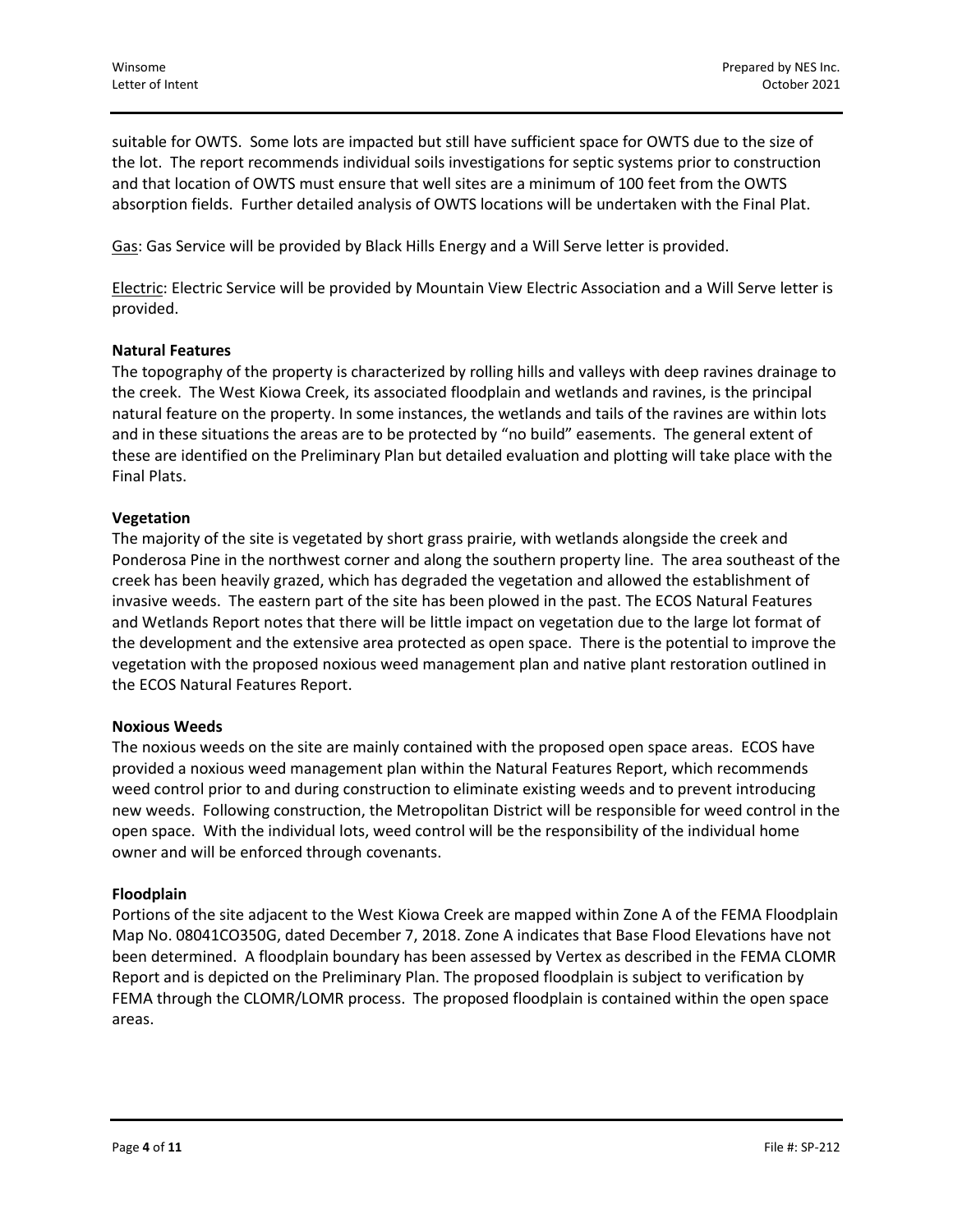### **Wildlife**

The ECOS report indicates that the site currently provides good habitat for a variety of wildlife. Birds are the most common wildlife, with mammals in the treed areas and reptiles and amphibians in and around the creek. The extensive area of open space proposed on the Preliminary Plan will provide a wide upland buffer for wildlife along the creek and the large lot configuration will minimize impact on wildlife. There will be low to no impact on protected species. The noxious weed management plan and recommended native plant revegetation will improve the wildlife habitat. Post and rail fencing is proposed on the perimeter of the subdivision and similar fencing will be the standard for the individual lots, which will be enforced by the Metro District.

### **Wetlands**

The delineation of the wetlands on the site was undertaken by ECOS. The wetlands around the West Kiowa Creek, its tributaries and ravines, are jurisdictional and are mapped on the Preliminary Plan. There are also some isolated wetlands and upland swales that are determined to be non-jurisdictional. The jurisdictional wetlands are almost wholly within the open space area. Where the wetlands impact proposed lots, these areas are protected as no build easements. The only construction impact on the wetlands is the proposed street crossings and associated culverts. If wetland disturbance is cumulatively less then 0.5 acres, it will be covered by the Nationwide Permit #29 for residential development. If the impact is greater the 0.5 acres then a specific 404 Permit will be required from the US Army Corps of Engineers.

### **Soils and Geology**

The Soils and Geology Report prepared by Entech identifies the geologic conditions that occur intermittently on the property, including artificial fill, loose or collapsible soils, expansive soils, slope stability, downslope creep, floodplain and potential high ground water. Many of these constraints are within the open space area and the floodplain is wholly within the open space. The report indicates that these conditions can be mitigated through proper engineering design and construction techniques, including special foundation design and subsurface drains. Lot 55 is impacted by an area of unstable slope and a "no build" easement 30-feet around the unstable slope is recommended and is shown on the Preliminarily Plan. This lot has adequate buildable area outside the "no build" zone.

#### **Wildfire Hazard Mitigation**

The treed areas on the property lie within an area mapped as High Hazard for wildfire. The previous owners of the property undertook fire mitigation in 2013 and 2015, which included thinning trees, removing ladder fuels and modifying stand structure. The covenants for the subdivision set out standards for fire mitigation to ensure that this is a Firewise community and meets the County Development Standards for Fire Protection. Additional fire mitigation may be required on the individual lots to bring them into compliance with these standards. The location and type of new landscaping on individual lots will also be controlled to minimize wildfire risks. The Wildland Fire & Hazard Mitigation Plan prepared by ECOS provides more detail on the potential wildfire fuels on the property and suggested mitigation measures. This is a draft report and more detailed analysis of mitigation will be necessary as home locations are defined.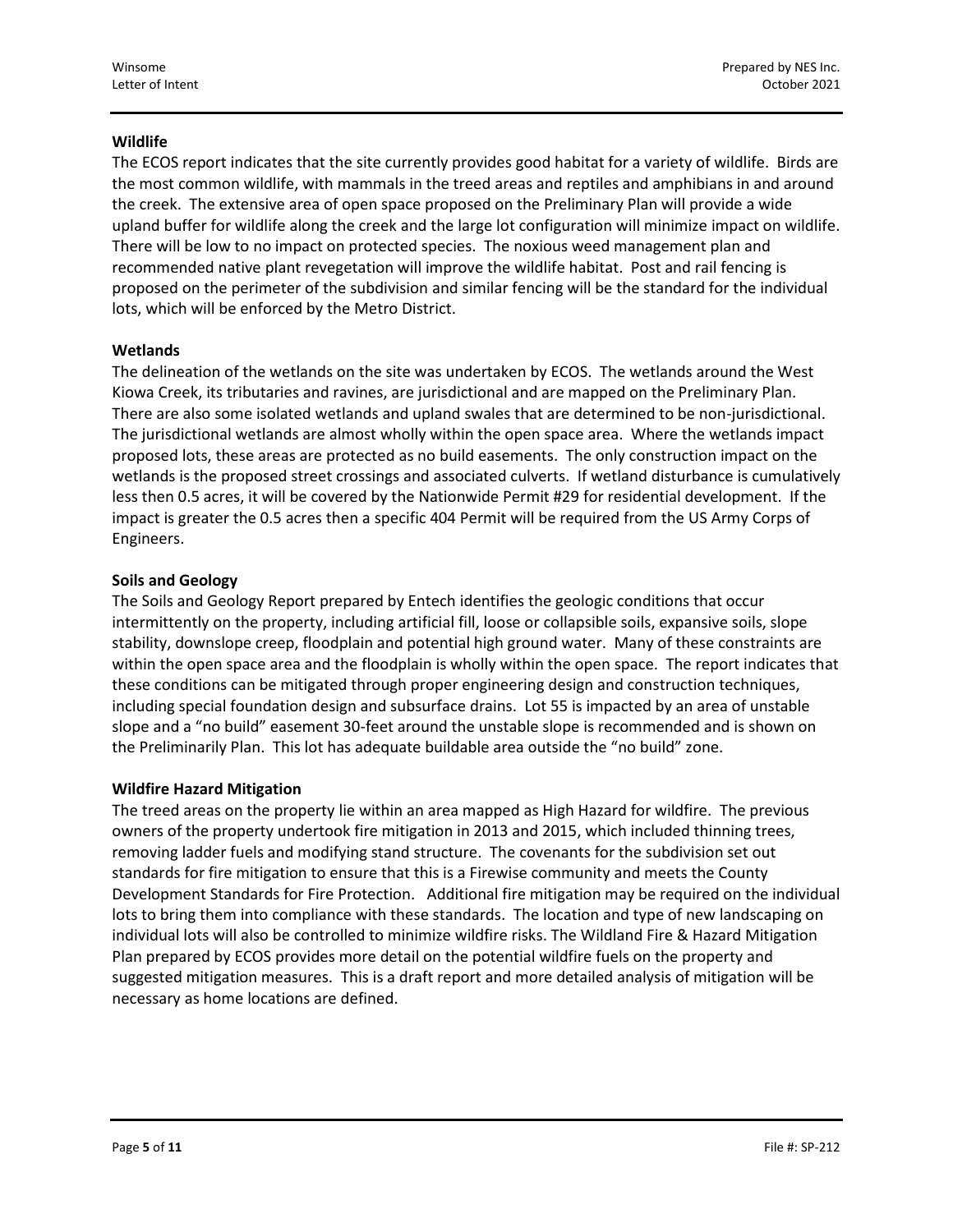### **PROJECT JUSTIFICATION**

### **Preliminary Plan**

The Preliminary Plan is consistent with the approval criteria in Section 7.2.1.D.2.e of the LDC as follows:

### **1. The proposed subdivision is in general conformance with the goals, objectives, and policies of the Master Plan;**

The Master Plan comprises the County Policy Plan and Black Forest Preservation Plan. The proposed rural residential development is in a location contiguous to existing rural residential subdivisions where large lot residential development is encouraged by the Master Plan. The Master Plan also encourages clustering concepts to conserve open space and natural features. The lots proposed on the Preliminary Plan range from 2.5 to 8 acres, with a total of 146 lots, which is less than a 5-acre lot density for the site. Including smaller 2.5-acre lots within the development provides the ability to cluster the lots and protect the principal natural feature on the site, the West Kiowa Creek and its associated wetlands. The following County Policies are relevant to the requested Preliminary Plan Amendment:

*Policy 6.1.3: Encourage new development which is contiguous and compatible with previously developed areas in terms of factors such as density, land use and access.*

*Policy 6.1.13: Encourage the use of carefully planned and implemented clustering concepts in order to promote efficient land use, conservation of open space and reduction of infrastructure costs. Policy 6.4.4: Encourage new rural residential subdivisions to be located within or contiguous with existing rural residential areas or to be incorporated as a buffer between higher density and undevelopable areas.* 

*Policy 6.4.6: Allow for the accommodation of necessary supporting commercial uses within or in proximity to rural residential areas in a manner that preserves the rural character of these areas. Policy 6.5.1: Allow for the location of limited supporting commercial uses at locations convenient to serve the needs of rural County residents provided that the requisite level of services are available or will be available in a timely fashion.* 

#### **WATER MASTER PLAN**

The subject property consisting of 768.06 acres lies within the El Paso County Water Master Planning area, Region #4A. Expected buildout of the subject property is (146) rural residential lots, ranging from 2.55 acres to 8.03 acres in size, and one (1) commercial lot at 7.21 acres. Demands for the entire subdivision are listed in Appendix B of the Water Resources Report prepared by JDS-Hydro Consultants, Inc in April of 2019 and revised in September 2021.

Per El Paso County criteria, the 300-year supply of water for the subject property appears to be more than adequate for full buildout, which would include both the 2040 and 2060 scenarios. However, the proposed supply in the Dawson aquifer is based on non-renewable sources. If needed beyond the 300 year supply in the Dawson formation, the subdivision has water rights in the Denver aquifer. Remaining rights in the Denver, Arapahoe, and Laramie Fox-Hills are subject to sale to Sterling Ranch Metropolitan District. Please refer to the Water Rights Decrees and Replacement Plans found in Appendix D of the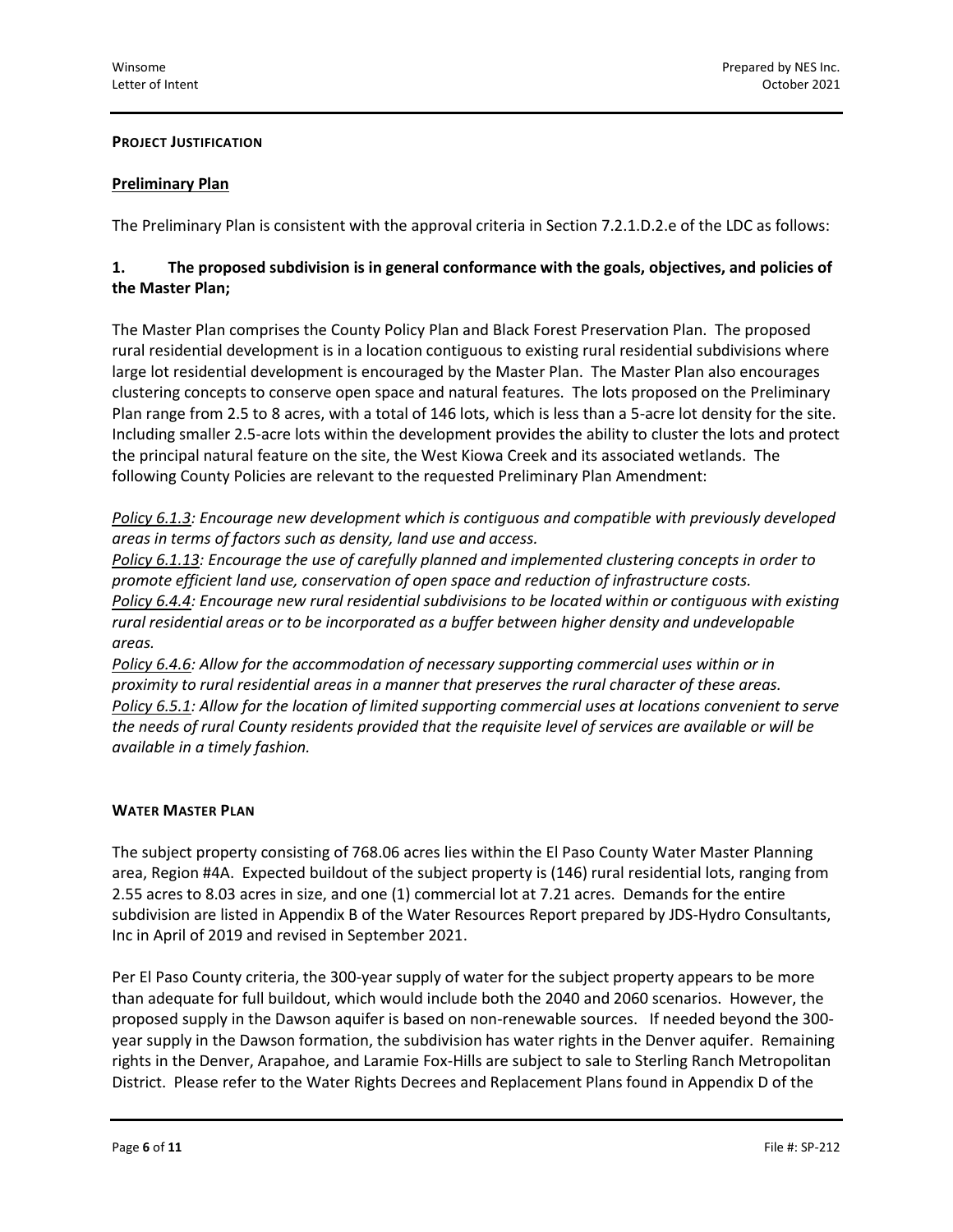Water Resources Report. The closest source for a potential interconnect is the Park Forest Water District – approximately 3.5 miles to the southwest. It is not anticipated (and Park Forest Water District has not been contacted) that an interconnect is needed or warranted. The subject property has adequate water supply to meet the needs of the proposed subdivision on a 300-year basis. The proposed subdivision is in conformance with the County Water Master Plan and meets the goals listed below.

*Goal 1.1 – Ensure an adequate water supply in terms of quantity, dependability and quality for existing and future development.*

*Goal 5.1 – Identify the potential water supply gap at projected full development build-out (2060).* 

*Goal 5.3 – Reduce end user water consumption in the County.*

*Goal 5.4 – Promote the long-term use of renewable water.*

*Goal 5.5 – Identify any water supply issues early on in the land development process.*

*Goal 6.0 – Require adequate water availability for proposed development.* 

### **2. The subdivision is consistent with the purposes of this Code;**

The stated purpose of the Code is to preserve and improve the public health, safety and general welfare of the citizens and businesses of El Paso County. The proposed subdivision of rural residential lots and a neighborhood commercial center is consistent with the County Master Plan and is compatible with the surrounding 5-acres single family lots and rural character of the area.

### **3. The subdivision is in conformance with the subdivision design standards and any approved sketch plan;**

There is no approved Sketch Plan for this property. The proposed subdivision is in conformance with the subdivision design standards other than the requested waiver, which is discussed in more detail below. The subdivision design standards set out in Chapter 8 of the Land Development Code are met, including but not limited to:

- adequate provision for traffic, drainage, open space, recreation and parks;
- provision of properly designed roads to provide for safe and convenient vehicular circulation and identification of required road improvements;
- adequate provision for water, sewer and other utilities;
- Ensuring that structures will harmonize with the physical characteristics of the site;
- Ensuring that land is divided into lots that are of adequate size and configuration for the purpose for which they are intended to be used; and
- Protecting the natural resources, considering the natural vegetation.

## **4. A sufficient water supply has been acquired in terms of quantity, quality, and dependability for the type of subdivision proposed, as determined in accordance with the standards set forth in the water supply standards [C.R.S. §30-28-133(6)(a)] and the requirements of Chapter 8 of this Code;**

Water service will be provided by individual domestic wells on the residential lots and by a commercial well on the commercial lot. The wells will be drilled into the Dawson Aquifer. Water rights in the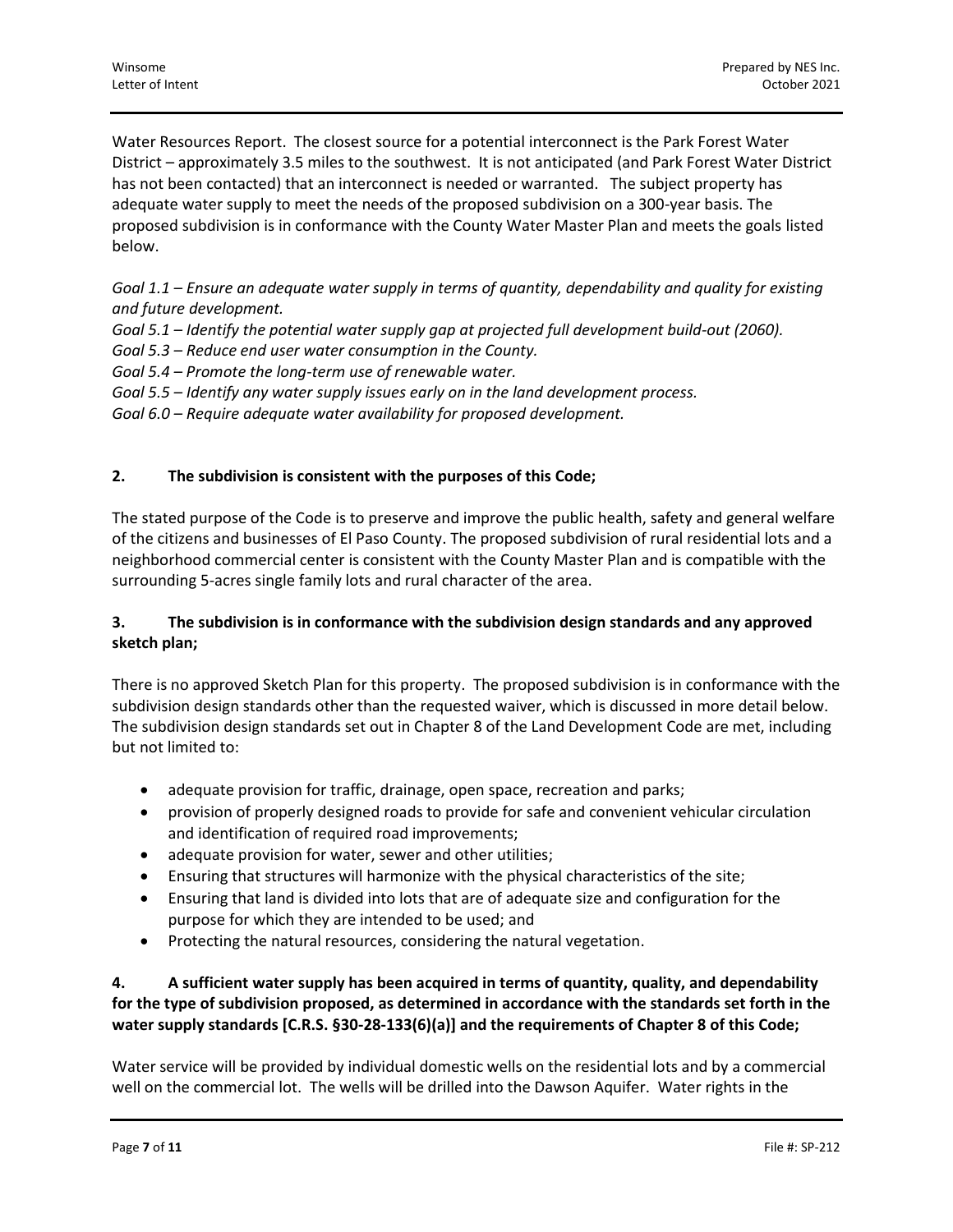Dawson Aquifer of 232.50 acre-feet annually will be transferred to the McCune Ranch for the proposed development, which will generate an annual demand of approximately 92.60 acre-feet. Water quality testing of the Dawson Aquifer wells has been completed and is of sufficient quality to serve the prosed residential development. *The Applicant requests that the finding of sufficiency for water quantity, dependability and quality be approved with this Preliminary Plan Amendment.*

## **5. A public sewage disposal system has been established and, if other methods of sewage disposal are proposed, the system complies with state and local laws and regulations, [C.R.S. §30-28- 133(6) (b)] and the requirements of Chapter 8 of this Code;**

Wastewater service will be provided by onsite wastewater treatment systems (OWTS). Entech's OWTS Report concludes that the property is generally suitable for OWTS and that contamination of surface and subsurface water sources should not occur provided the systems are installed according to El Paso County and State guidelines. The Report identifies areas that are not suitable for OWTS. Some lots are impacted but still have sufficient space for OWTS due to the size of the lot.

## **6. All areas of the proposed subdivision, which may involve soil or topographical conditions presenting hazards or requiring special precautions, have been identified and the proposed subdivision is compatible with such conditions. [C.R.S. §30-28-133(6)(c)];**

The Soils and Geology Report prepared by Entech identifies the geologic conditions that occur intermittently on the property, including artificial fill, loose or collapsible soils, expansive soils, slope stability, downslope creep, floodplain and potential high ground water. Many of these constraints are within the open space area and the floodplain is wholly within the open space. The report indicates that these conditions can be mitigated through proper engineering design and construction techniques, including special foundation design and subsurface drains. In Filing 3, Lot 32 is impacted by an area of unstable slope and a "no build" easement 30-feet around the unstable slope is recommended and is shown on the Preliminarily Plan. This lot has adequate buildable area outside the "no build" zone.

## **7. Adequate drainage improvements complying with State law [C.R.S. §30-28- 133(3)(c)(VIII)] and the requirements of this Code and the ECM are provided by the design;**

These matters are addressed in the Preliminary Drainage Report prepared by Vertex Engineering. Proposed drainage infrastructure includes road side ditches, culverts to convey stormwater under roads, swales, and six full spectrum detention ponds. All the detention ponds outfall the detained water into West Kiowa Creek at controlled rates. The proposed ponds are designed to reduce peak stormwater flow rates, down below historic rates before leaving the site. These measures comply with the requirements of the LDC and ECM.

## **8. Legal and physical access is or will be provided to all parcels by public rights-of-way or recorded easement, acceptable to the County in compliance with this Code and the ECM;**

The majority of lots will be accessible by new public streets that will comply with the LDC and ECM. The lots that do not have direct access to a public street will be accessed by a shared/common access easement, in order to preserve topography and natural features. A waiver of 8.4.3(C)(2)(e) of the LDC is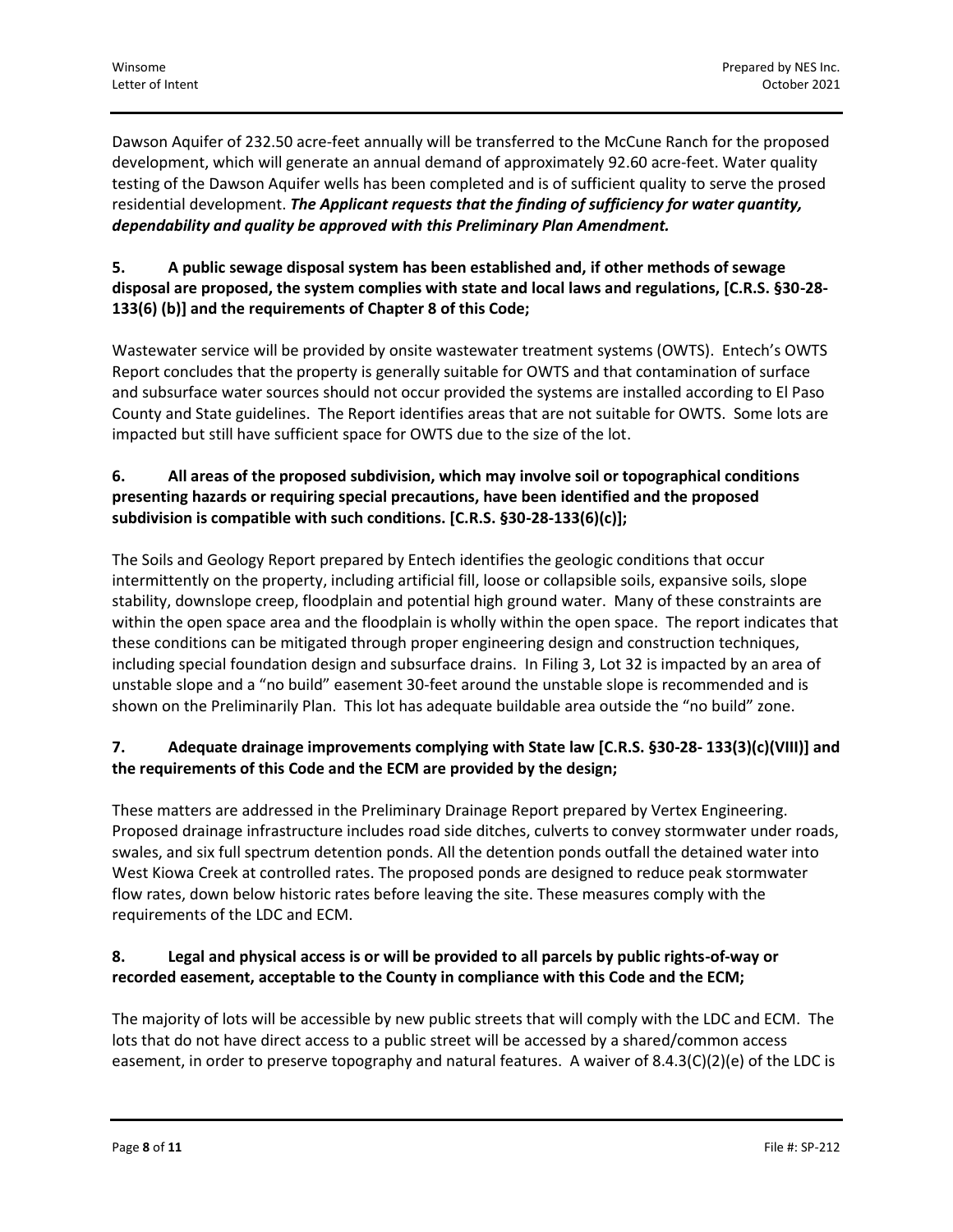requested to address this condition. Street names have been approved by El Paso–Teller County 911 Authority.

### **9. The proposed subdivision has established an adequate level of compatibility by**

## **1) Incorporating natural physical features into the design and providing sufficient open spaces considering the type and intensity of the subdivision;**

A 145-acre area of open space, almost 19% of the property, is proposed to preserve the natural resource of the West Kiowa Creek and its associated floodplain and wetlands. This open space will also provide recreational opportunities for the residents of the proposed subdivision and surrounding neighborhoods. The open space will be owned and maintained by the proposed Metropolitan District.

## **2) Incorporating site planning techniques to foster the implementation of the County's plans, and encourage a land use pattern to support a balanced transportation system, including auto, bike and pedestrian traffic, public or mass transit if appropriate, and the cost-effective delivery of other services consistent with adopted plans, policies and regulations of the County;**

A network of looping 5' breeze trails is proposed through the open spaces, connecting with the internal rural local roads to provide multiple access points. An interim trail is also proposed on part of the preserved right-of-way along Hodgen Road, until it is needed for road widening. The trails will be owned and maintained by the proposed Metropolitan District (via easements where on residential lots).

## **3) Incorporating physical design features in the subdivision to provide a transition between the subdivision and adjacent land uses;**

The proposed mix of 2.5 acre to 10-acre residential lots is compatible with the existing large lot character of residential development in the area. There are several 2.5-acre lot subdivisions in this part of the County adjacent to 5-acre lot subdivisions. While some of the lots will be smaller than the adjacent 5-acre lots, the proposed clustering of development allows for the preservation of open space and the protection of natural features. The project retains 5-acre lots adjacent to all boundaries, except Hodgen Road, which provides an appropriate transition. Hodgen Road itself, and the preserved 50-foot right-of way to expand the road to a 4-lane arterial road, provides a transition to the south. With regard to the adjacent A-35 zoning along the eastern side of the property, the proposed rezoning at 5-acre lot density and inclusion of 5-acre lots along the boundary is a comparable to the transition between the A-35 zoning and existing 5-acre lots surrounding it, so no additional design features are considered necessary.

The proposed commercial lot will provide the opportunity for a neighborhood serving commercial center to offer convenient services and facilities that are not currently available in the area. The developer will ensure that commercial uses are compatible with the rural location in terms of the type of uses, the scale of buildings and the architectural and lighting on the site, which will be controlled by the Metro District or Home Owners' Association. It is intended to retain the character of this lot by preserving existing trees as part of the future commercial development to provide a buffer and enhance the visual character of the site.

## **4) Incorporating identified environmentally sensitive areas, including but not limited to, wetlands and wildlife corridors, into the design; and**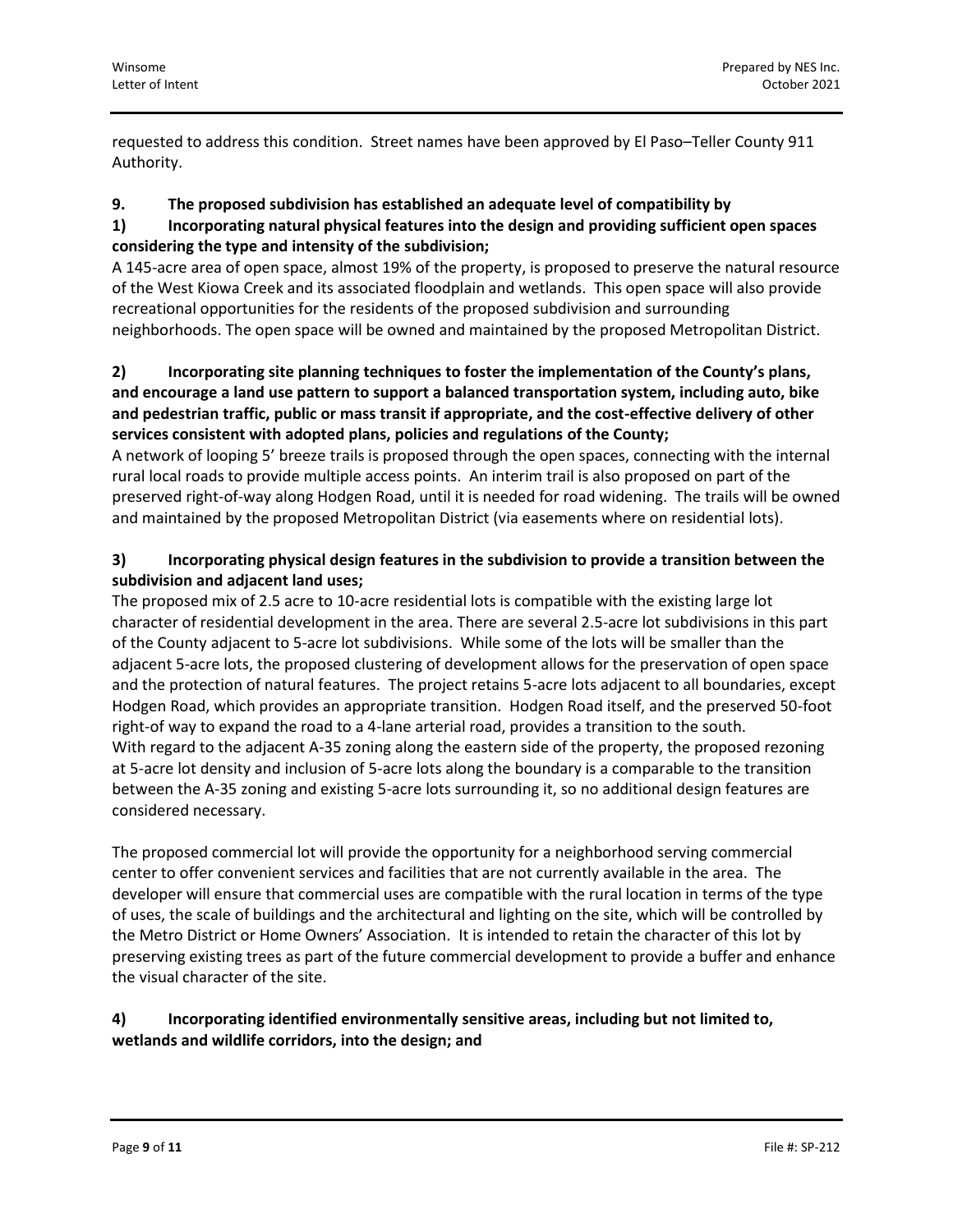The preserved open space adjacent to the West Kiowa Creek will protect the existing wetlands and will conserve wildlife habitat. The control of noxious weeds through the development of the site and management of the open space will improve wildlife habitat.

### **5) Incorporating public facilities or infrastructure, or provisions therefore, reasonably related to the proposed subdivision so the proposed subdivision will not negatively impact the levels of service of County services and facilities;**

The Traffic Impact Study demonstrates that the development will not materially impact existing levels of service on surrounding roads and proposed access improvements on Hodgen Road will accommodate the site development traffic. The development will be served by well and septic systems and will have no negative impact on existing County services and facilities.

## **10. Necessary services, including police and protection, recreation, utilities, open space and transportation system, are or will be available to serve the proposed subdivision;**

The site will be served by well and septic as described above. Mountain View Electric and Black Hills Energy will provide electric and natural gas services as stated in the Will Serve letters included in this submittal. Adequate open space and streets are provided to serve the future residents of the subdivision.

## **11. The subdivision provides evidence to show that the proposed methods for fire protection comply with Chapter 6 of this Code; and**

The Falcon Fire Protection District has adequate capacity to provide fire protection to the proposed subdivision. A Fire Protection Report and a Will Serve letter from the Fire Chief is included with this submittal.

# **12. The proposed subdivision meets other applicable sections of Chapter 6 and 8 of this Code.**

The proposed subdivision meets the applicable sections of the Code, subject to the requested waiver, which is justified in the context of preserving the existing topography and natural features on the site.

# **Waiver**

## 1. Waiver of Chapter 8.4.3(C)(2)(e) of the LDC:

Chapter 8.4.3(C)(2)(e) of the LDC states requires lots to have access from a public road. The following lots do not have direct access from a public road and will be accessed via a shared access easement over the adjacent lot.: Filing 1 Lot 29, Filing 3 Lots 8 and 11. The requested waiver will help to protect existing topography and natural features by avoiding unnecessary extension of public roads. Section 7.3.3 of the LDC states that a waiver from standards shall be approved only upon the finding, based upon the evidence presented in each specific case, that:

• **The waiver does not have the effect of nullifying the intent and purpose of this Code;**  The most relevant purpose of the code in this regard is to "establish reasonable standards of design and procedures for subdivision". The requirement for lot access to a public road is a reasonable standard but, in this case, access is to be established by a specific easement that provides shared access and maintenance responsibilities over an adjacent lot. This is a common